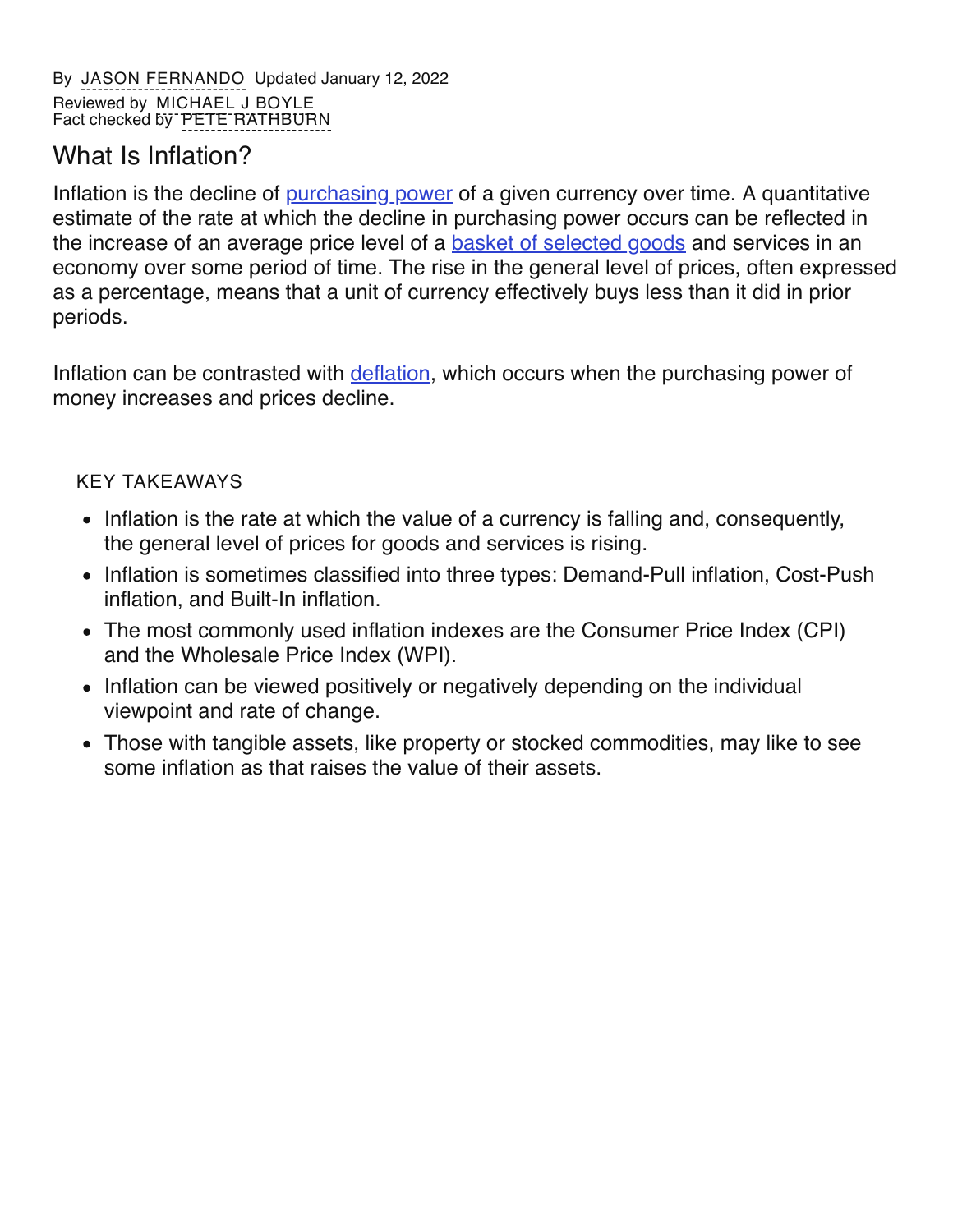### **What Is Inflation?**

### Understanding Inflation

While it is easy to measure the price changes of individual products over time, human needs extend beyond one or two such products. Individuals need a big and diversified set of products as well as a host of services for living a comfortable life. They include commodities like food grains, metal, fuel, utilities like electricity and transportation, and services like healthcare, entertainment, and labor.

Inflation aims to measure the overall impact of price changes for a diversified set of products and services, and allows for a single value representation of the increase in the [price](https://www.investopedia.com/terms/p/price_level.asp) level of goods and services in an economy over a period of time.

The U.S. Bureau of Labor [Statistics](https://www.investopedia.com/terms/b/bls.asp) (BLS) reported that the Consumer Price Index For All Urban Consumers (CPI-U) was up by 7.5% in the 12-month period ending January 2022, the largest 12-month increase since the period ending June 1982. 1

As a currency loses value, prices rise and it buys fewer goods and services. This loss of purchasing power impacts the general cost of living for the common public which ultimately leads to a deceleration in economic growth. The consensus view among economists is that sustained inflation occurs when a nation's [money](https://www.investopedia.com/terms/m/moneysupply.asp) supply growth outpaces economic growth.

| Inflation |
|-----------|
|           |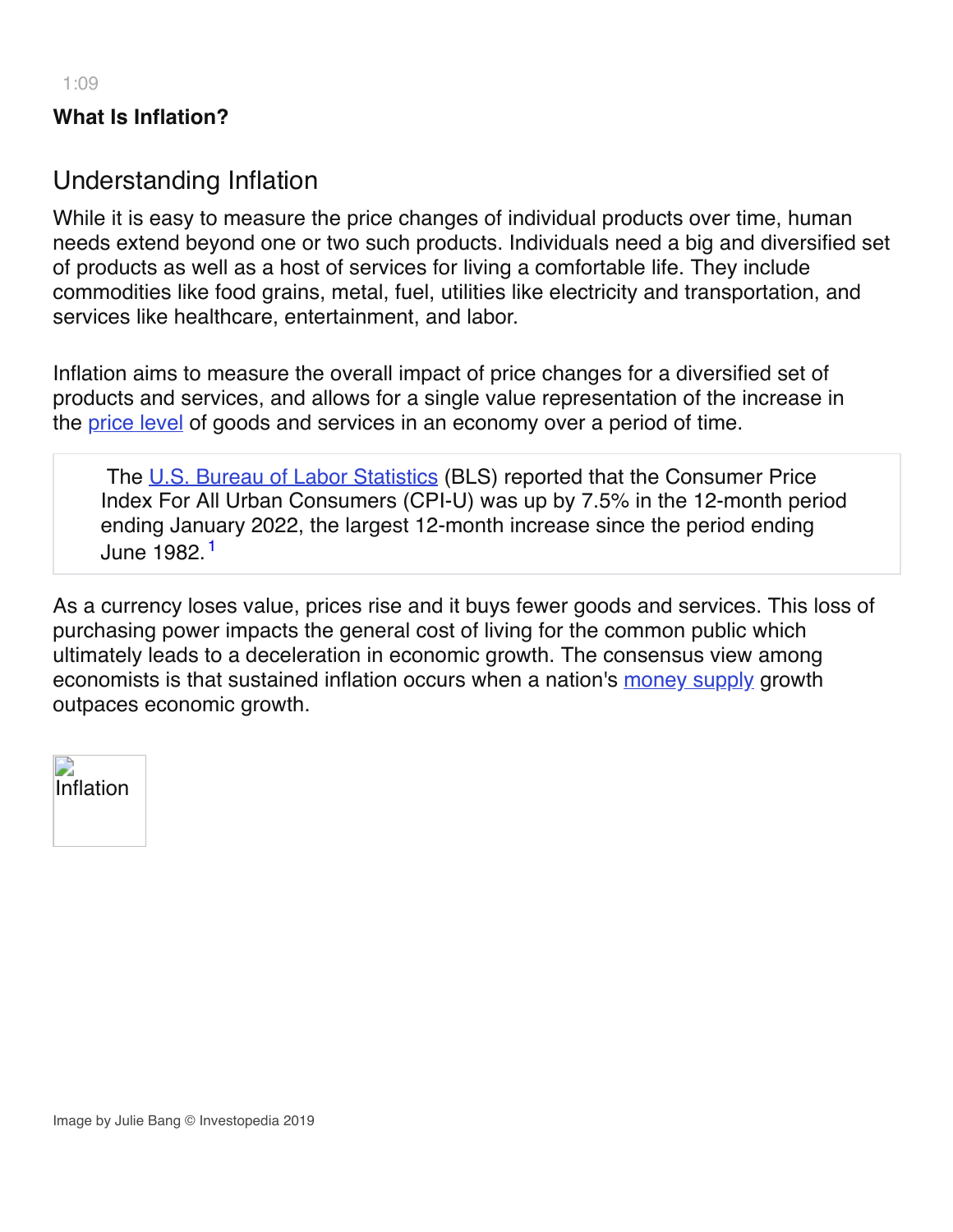To combat this, a country's appropriate monetary authority, like the [central](https://www.investopedia.com/terms/c/centralbank.asp) bank, then takes the necessary measures to manage the supply of money and credit to keep inflation within permissible limits and keep the economy running smoothly.

Theoretically, [monetarism](https://www.investopedia.com/terms/m/monetarism.asp) is a popular theory that explains the relation between inflation and the money supply of an economy. For example, following the Spanish conquest of the Aztec and Inca empires, massive amounts of gold and especially silver flowed into the Spanish and other European economies. Since the money supply had rapidly increased, the value of money fell, contributing to rapidly rising prices.<sup>2</sup>

Inflation is measured in a variety of ways depending upon the types of goods and services considered and is the opposite of [deflation](https://www.investopedia.com/articles/personal-finance/030915/why-deflation-bad-economy.asp) which indicates a general decline occurring in prices for goods and services when the inflation rate falls below 0%.

# Causes of Inflation

An increase in the supply of money is the root of inflation, though this can play out through different mechanisms in the economy. Money supply can be increased by the monetary authorities either by printing and giving away more money to the individuals, by legally [devaluing](https://www.investopedia.com/terms/d/devaluation.asp) (reducing the value of) the legal tender currency, more (most commonly) by loaning new money into existence as reserve account credits through the banking system by purchasing government bonds from banks on the secondary market.

In all such cases of money supply increase, the money loses its purchasing power. The [mechanisms](https://www.investopedia.com/terms/d/demandpullinflation.asp) of how this drives inflation can be classified into three types: demand-pull inflation, [cost-push](https://www.investopedia.com/terms/c/costpushinflation.asp) inflation, and built-in inflation.

### Demand-Pull Effect

Demand-pull inflation occurs when an increase in the supply of money and credit stimulates overall demand for goods and services in an economy to increase more rapidly than the economy's production capacity. This increases demand and leads to price rises.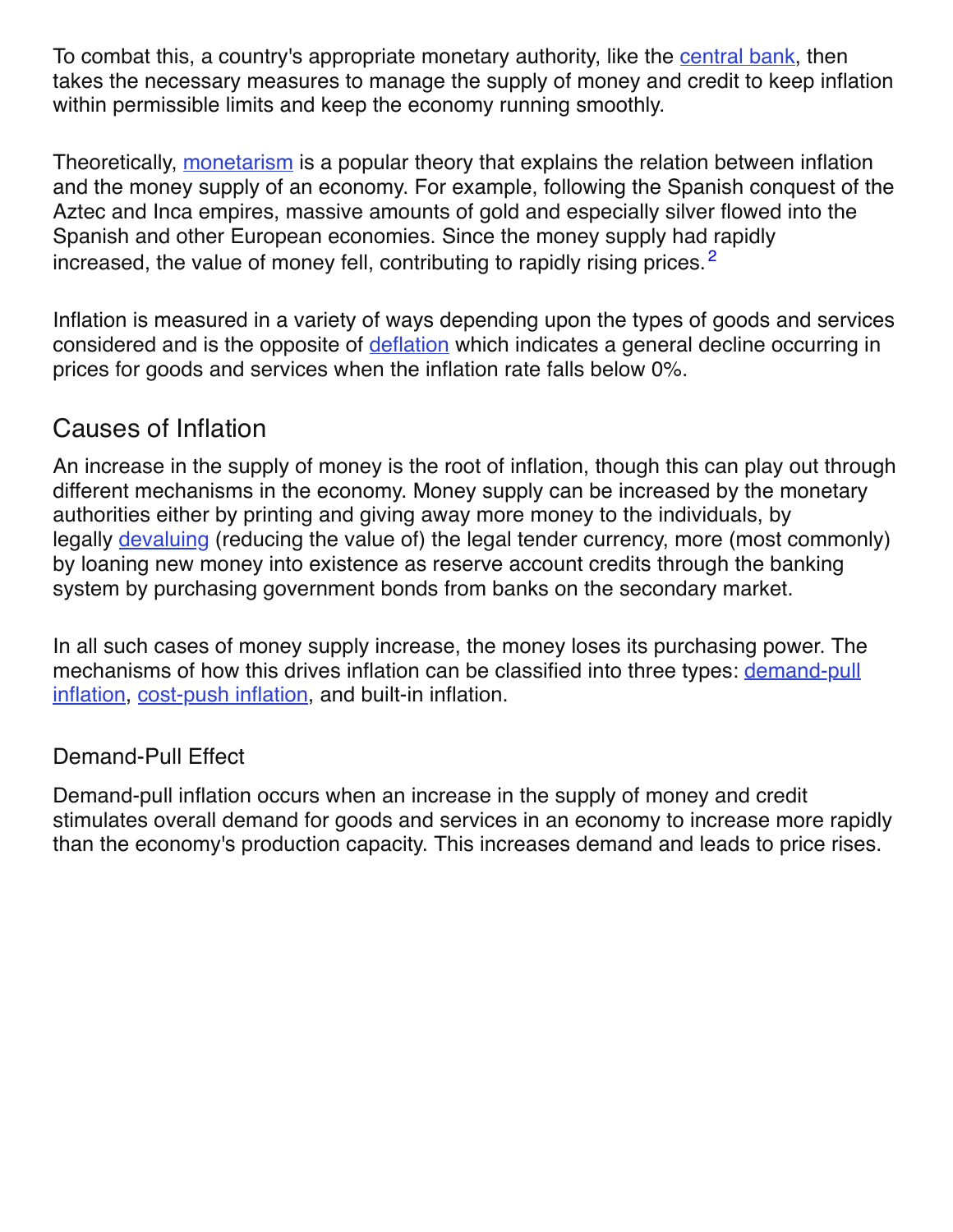# How Does Inflation Work?

Inflation represents the rate at which the cost of goods and services increase over a period of time.



Melissa Ling {Copyright} Investopedia, 2019

With more money available to individuals, positive consumer sentiment leads to higher spending, and this increased demand pulls prices higher. It creates a demand-supply gap with higher demand and less flexible supply, which results in higher prices.

### Cost-Push Effect

Cost-push inflation is a result of the increase in prices working through the production process inputs. When additions to the supply of money and credit are channeled into a commodity or other asset markets and especially when this is accompanied by a negative economic shock to the supply of key commodities, costs for all kinds of intermediate goods rise.

These developments lead to higher costs for the finished product or service and work their way into rising consumer prices. For instance, when the expansion of the money supply creates a speculative boom in oil [prices](https://www.investopedia.com/articles/active-trading/102214/economics-oil-extraction.asp) the cost of energy of all sorts of uses can rise and contribute to rising consumer prices, which is reflected in various measures of inflation.

#### Built-in Inflation

Built-in inflation is related to adaptive expectations, the idea that people expect current inflation rates to continue in the future. As the price of goods and services rises, workers and others come to expect that they will continue to rise in the future at a similar rate and demand more costs or wages to maintain their standard of living. Their increased wages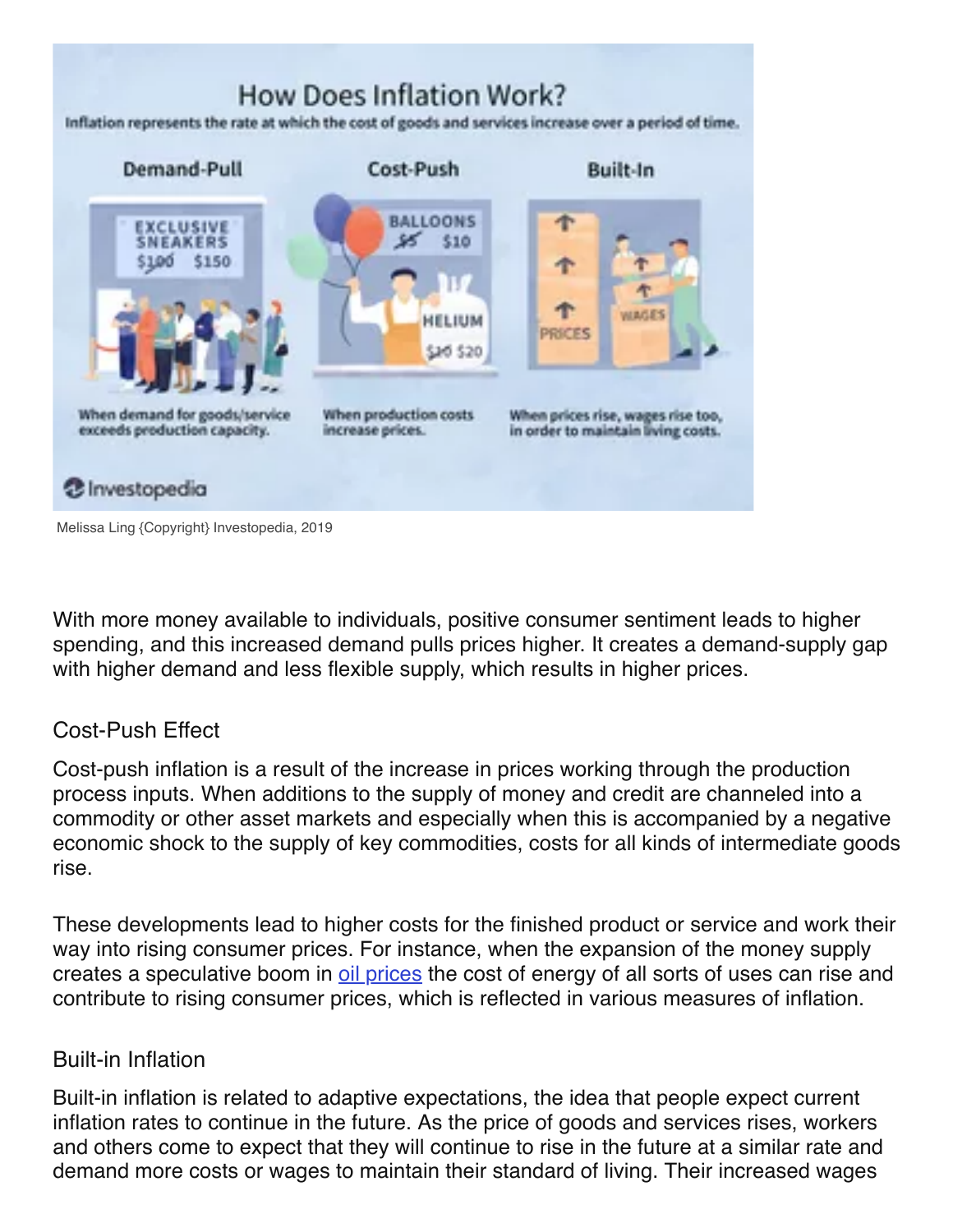result in a higher cost of goods and services, and this [wage-price](https://www.investopedia.com/terms/w/wage-price-spiral.asp) spiral continues as one factor induces the other and vice-versa.

# Types of Price Indexes

Depending upon the selected set of goods and services used, multiple types of baskets of goods are calculated and tracked as price indexes. The most commonly used price indexes are the [Consumer](https://www.investopedia.com/terms/c/consumerpriceindex.asp#ixzz5V28O2AIS) Price Index (CPI) and the [Wholesale](https://www.investopedia.com/terms/w/wpi.asp#ixzz5V28lNo3H) Price Index (WPI).

### The Consumer Price Index

The CPI is a measure that examines the [weighted](https://www.investopedia.com/terms/w/weightedaverage.asp) average of prices of a basket of goods and services which are of primary consumer needs. They include transportation, food, and medical care. CPI is calculated by taking price changes for each item in the predetermined basket of goods and averaging them based on their relative weight in the whole basket. The prices in consideration are the retail prices of each item, as available for purchase by the individual citizens.

Changes in the CPI are used to assess price changes associated with the cost of [living](https://www.investopedia.com/terms/c/cost-of-living.asp), making it one of the most frequently used statistics for identifying periods of inflation or deflation. In the U.S., the **Bureau of Labor [Statistics](https://www.investopedia.com/terms/b/bls.asp)** reports the CPI on a monthly basis and has calculated it as far back as 1913. $^3$ 

# CPI Revisions

*The Consumer Price Index has been revised six times. The Consumer Price Index For All Urban Consumers (CPI-U) introduced in 1978, is [representative](https://www.investopedia.com/terms/c/cpiu.asp) of the buying habits of approximately 80% of the non-institutional population of the United States. 4 5*

The Wholesale Price Index

The WPI is another popular measure of inflation, which measures and tracks the changes in the price of goods in the stages before the retail level. While WPI items vary from one country to other, they mostly include items at the producer or wholesale level. For example, it includes cotton prices for raw cotton, cotton yarn, cotton gray goods, and cotton clothing.

Although many countries and organizations use WPI, many other countries, including the U.S., use a similar variant called the [producer](https://www.investopedia.com/terms/p/ppi.asp) price index (PPI).<sup>6</sup>

The Producer Price Index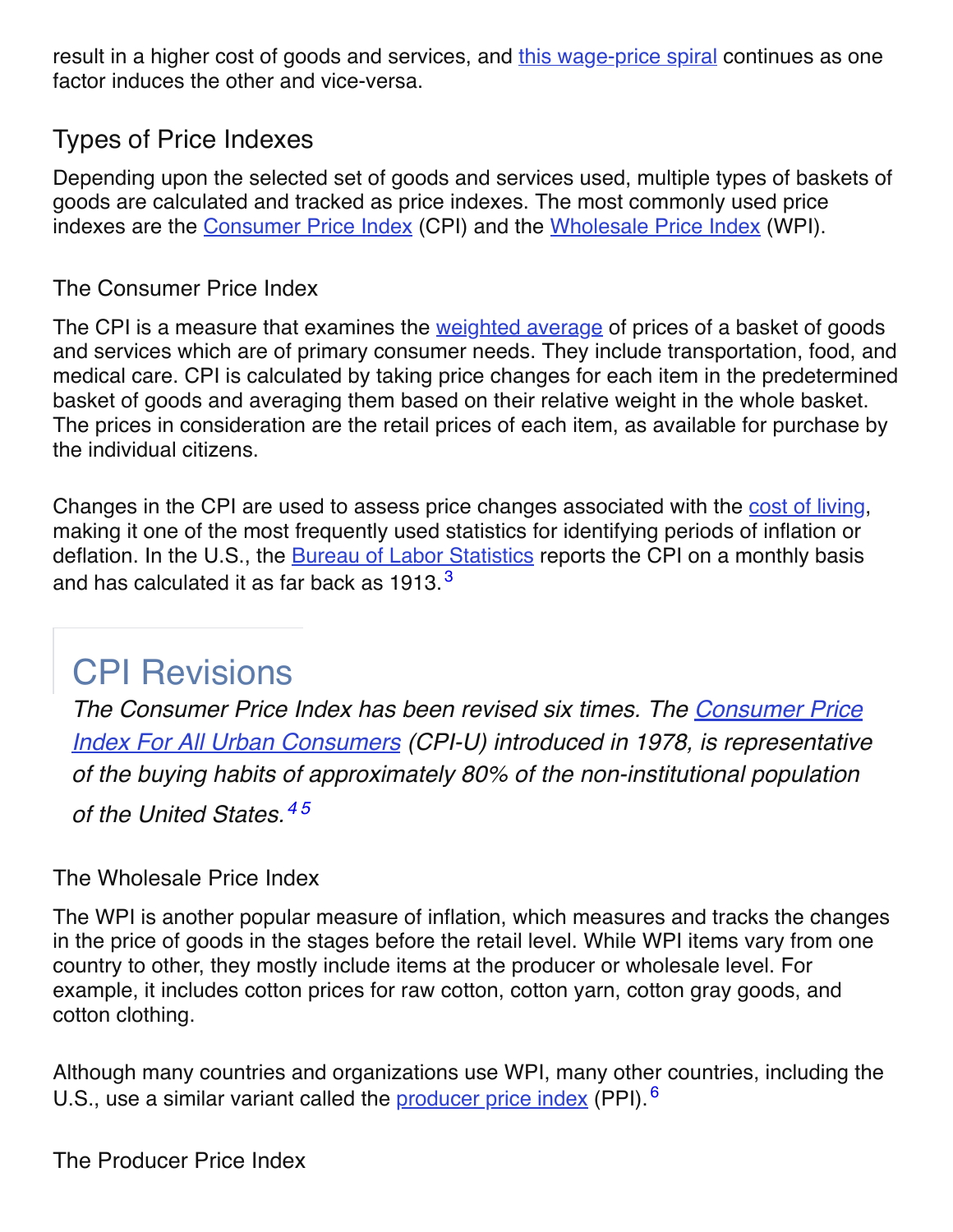The producer price index is a family of indexes that measures the average change in selling prices received by domestic producers of intermediate goods and services over time. The PPI measures price changes from the perspective of the seller and differs from the CPI which measures price changes from the perspective of the buyer.<sup>7</sup>

In all such variants, it is possible that the rise in the price of one component (say oil) cancels out the price decline in another (say wheat) to a certain extent. Overall, each index represents the average weighted price change for the given constituents which may apply at the overall economy, sector, or commodity level.

# The Formula for Measuring Inflation

The above-mentioned variants of price indexes can be used to calculate the value of inflation between two particular months (or years). While a lot of [ready-made](https://data.bls.gov/cgi-bin/cpicalc.pl) inflation calculators are already available on various financial portals and websites, it is always better to be aware of the underlying methodology to ensure accuracy with a clear understanding of the calculations. Mathematically,

### *Percent inflation rate = (Final CPI Index Value/Initial CPI Value)\*100*

Say you wish to know how the purchasing power of \$10,000 changed between September 1975 and September 2018. One can find price index data on various portals in a tabular form. From that table, pick up the corresponding CPI figures for the given two months. For September 1975, it was 54.6 (Initial CPI value) and for September 2018, it was 252.439 (Final CPI value). <sup>8</sup> Plugging in the formula yields:

> *Percent inflation rate = (252.439/54.6)\*100 = (4.6234)\*100 = 462.34%*

Since you wish to know how much \$10,000 of September 1975 would worth be in September 2018, multiply the percent inflation rate with the amount to get the changed dollar value:

*Change in dollar value = 4.6234 \* \$10,000 = \$46,234.25*

This means that \$10,000 in September 1975 will be worth \$46,234.25. Essentially, if you purchased a basket of goods and services (as included in the CPI definition) worth \$10,000 in 1975, the same basket would cost you \$46,234.25 in September 2018.

# Pros and Cons of Inflation

Inflation can be construed as either a good or a bad thing, depending upon which side one takes, and how rapidly the change occurs.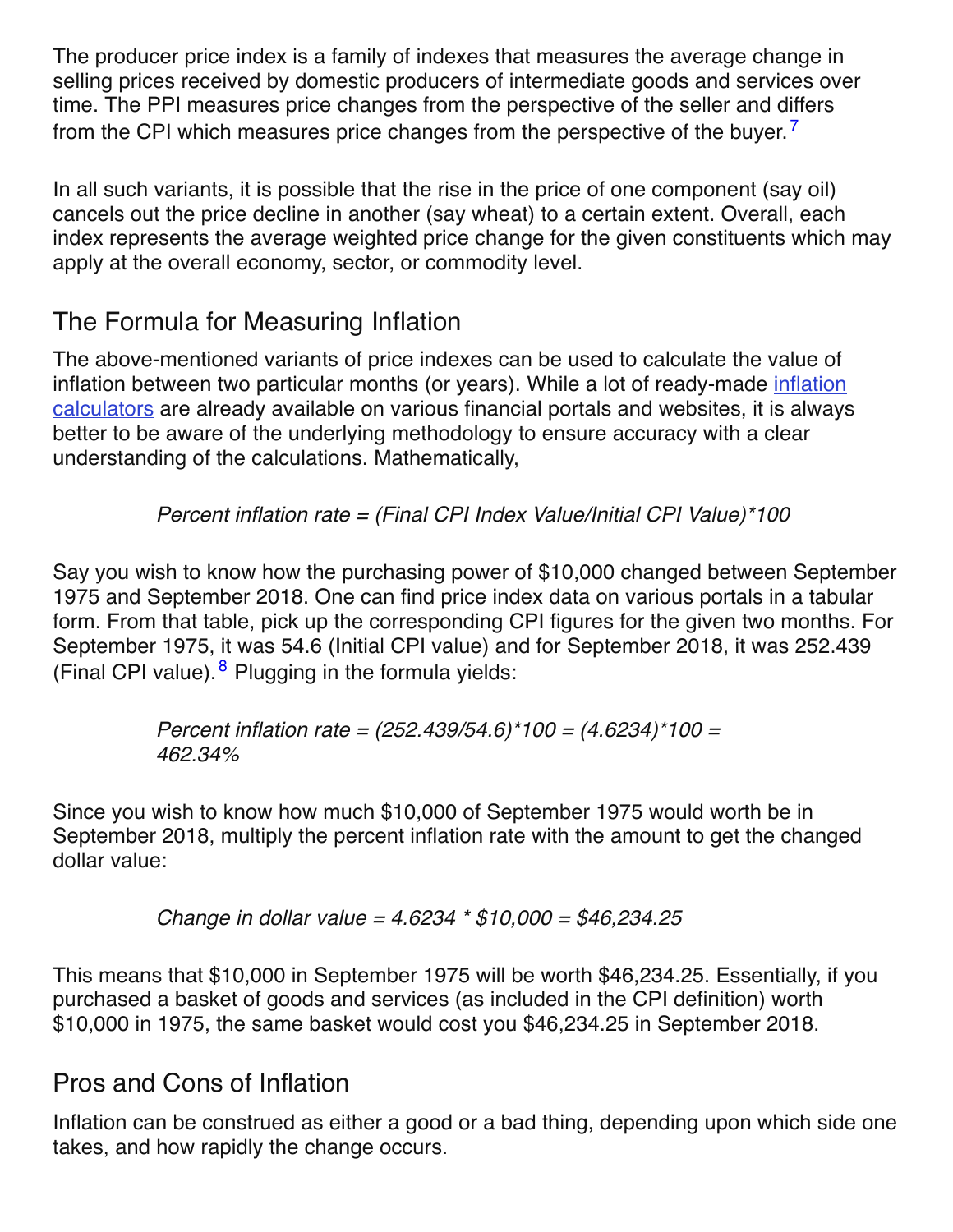For example, individuals with tangible assets that are priced in currency, like property or stocked commodities, may like to see some inflation as that raises the price of their assets, which they can sell at a higher rate. However, the buyers of such assets may not be happy with inflation, as they will be required to shell out more money. Inflationindexed bonds are another popular option for [investors](https://www.investopedia.com/terms/i/inflation-indexedsecurity.asp) to profit from [inflation](https://www.investopedia.com/articles/investing/080813/how-profit-inflation.asp).

On the other hand, people holding assets *denominated* in currency, such as cash or bonds, may also not like inflation, as it erodes the real value of their holdings. Investors looking to protect their [portfolios](https://www.investopedia.com/articles/investing/081315/9-top-assets-protection-against-inflation.asp) from inflation should consider inflation-hedged asset classes, such as gold, commodities, and real estate investment trusts (REITs).

Inflation promotes speculation, both by businesses in risky projects and by individuals in stocks of companies, as they expect better returns than inflation. An optimum level of inflation is often promoted to encourage spending to a certain extent instead of saving. If the purchasing power of money falls over time, then there may be a greater incentive to spend now instead of saving and spending later. It may increase spending, which may boost economic activities in a country. A balanced approach is thought to keep the inflation value in an optimum and desirable range.

High and variable rates of inflation can impose major costs on an economy. Businesses, workers, and consumers must all account for the effects of generally rising prices in their buying, selling, and planning decisions. This introduces an additional source of uncertainty into the economy, because they may guess wrong about the rate of future inflation. Time and resources expended on researching, estimating, and adjusting economic behavior are expected to rise to the general level of prices, rather than real economic fundamentals, which inevitably represents a cost to the economy as a whole.

Even a low, stable, and easily predictable rate of inflation, which some consider otherwise optimal, may lead to serious problems in the economy, because of how, where, and when the new money enters the economy. Whenever new money and credit enters the economy it is always into the hands of specific individuals or business firms, and the process of price level adjustment to the new [money](https://www.investopedia.com/terms/m/moneysupply.asp) supply proceeds as they then spend the new money and it circulates from hand to hand and account to account through the economy.

Along the way, it drives up some prices first and later drives up other prices. This sequential change in purchasing power and prices (known as the Cantillon effect) means that the process of inflation not only increases the general price level over time, but it also distorts [relative](https://www.investopedia.com/terms/m/marketdistortion.asp) prices, wages, and rates of return along the way. <sup>9</sup> Economists, in general, understand that distortions of relative prices away from their economic equilibrium are not good for the economy, and **Austrian [economists](https://www.investopedia.com/terms/a/austrian_school.asp)** even believe this process to be a major driver of cycles of [recession](https://www.investopedia.com/terms/r/recession.asp) in the economy.<sup>10</sup>

# Controlling Inflation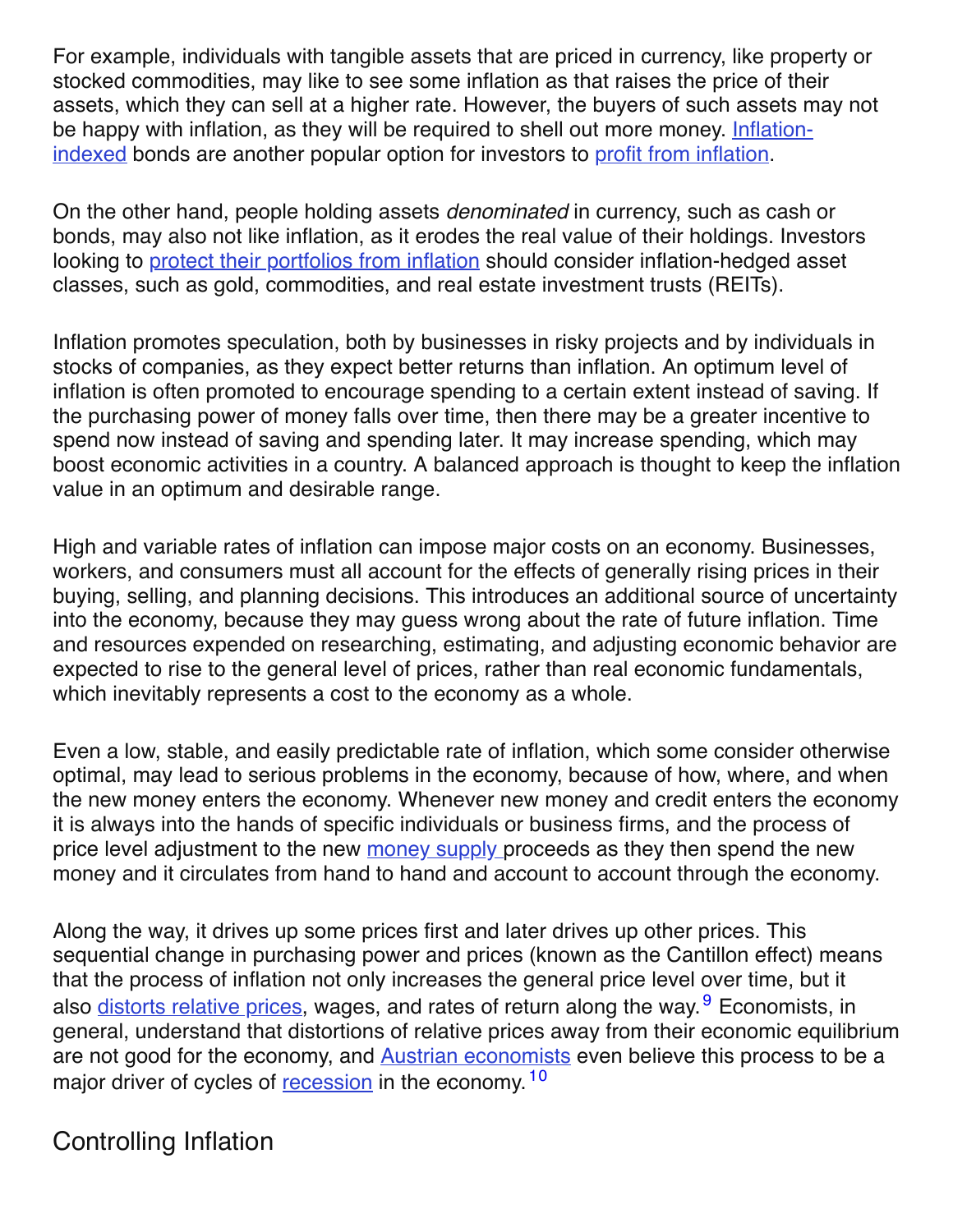A country's financial regulator shoulders the important responsibility of keeping inflation in check. It is done by implementing measures through [monetary](https://www.investopedia.com/terms/m/monetarypolicy.asp) policy, which refers to the actions of a central bank or other committees that determine the size and rate of growth of the money supply.

In the U.S., the Fed's monetary policy goals include moderate long-term interest rates, price stability, and maximum employment, and each of these goals is intended to promote a stable financial environment. The Federal Reserve clearly communicates long-term inflation goals in order to keep a steady long-term rate of inflation, which is thought to be beneficial to the economy.<sup>11</sup>

Price stability—or a relatively constant level of inflation—allows businesses to plan for the future since they know what to expect. The Fed believes that this will promote maximum employment, which is determined by non-monetary factors that fluctuate over time and are therefore subject to change. For this reason, the Fed doesn't set a specific goal for maximum employment, and it is largely determined by employers' assessments. Maximum employment does not mean zero unemployment, as at any given time there is a certain level of [volatility](https://www.investopedia.com/terms/v/volatility.asp) as people vacate and start new jobs.

Monetary authorities also take exceptional measures in extreme conditions of the economy. For instance, following the 2008 financial crisis, the U.S. Fed has kept the interest rates near zero and pursued a [bond-buying](https://www.investopedia.com/terms/q/quantitative-easing.asp) program called quantitative easing. <sup>12</sup> Some critics of the program alleged it would cause a spike in inflation in the U.S. dollar, but inflation peaked in 2007 and declined steadily over the next eight years. <sup>13</sup> There are many complex reasons why QE didn't lead to inflation or **[hyperinflation](https://www.investopedia.com/terms/h/hyperinflation.asp)**, though the simplest explanation is that the recession itself was a very prominent deflationary environment, and quantitative easing supported its effects.

Consequently, the U.S. policymakers have attempted to keep inflation steady at around 2% per year.<sup>11</sup> The [European](https://www.investopedia.com/terms/e/europeancentralbank.asp) Central Bank has also pursued aggressive quantitative easing to counter deflation in the eurozone, and some places have [experienced](https://www.investopedia.com/terms/n/negative-interest-rate-policy-nirp.asp) negative interest rates, due to fears that deflation could take hold in the eurozone and lead to economic stagnation.<sup>14</sup>

Moreover, countries that are experiencing higher rates of growth can absorb higher rates of inflation. India's target is around 4% (with an upper tolerance of 6% and a lower tolerance of 2%), while Brazil aims for 3.5% (with an upper tolerance of 5% and a lower tolerance of 2%). <sup>15 16</sup>

# 50%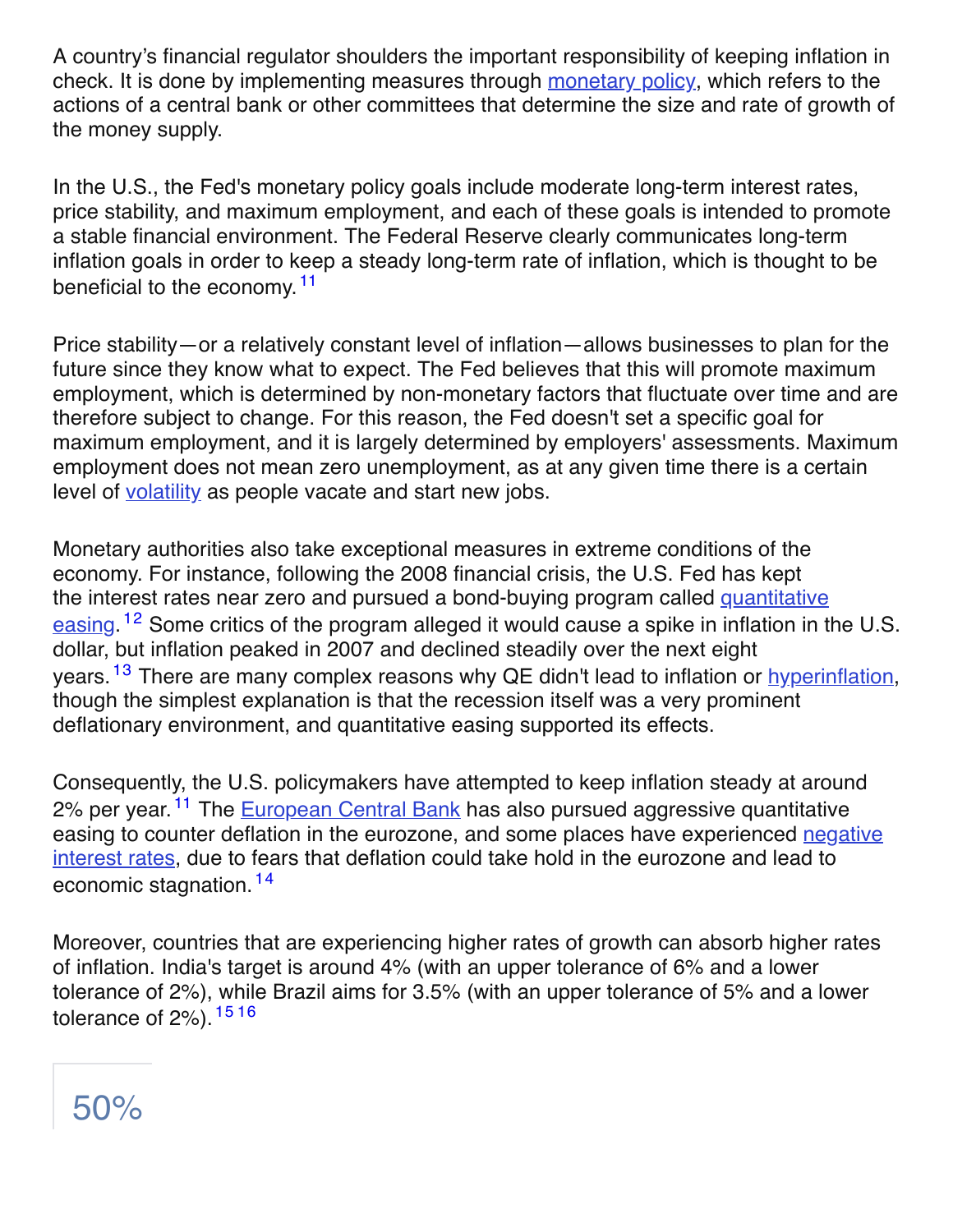*[Hyperinflation](https://www.investopedia.com/are-we-in-for-a-hyperinflation-5093627) is often described as a period of inflation of 50% or more per month.*

# Hedging Against Inflation

Stocks are considered to be the best hedge against inflation, as the rise in stock prices is inclusive of the effects of inflation. Since additions to the money supply in virtually all modern economies occur as bank credit injections through the financial system, much of the immediate effect on prices happens in financial assets that are priced in currency, such as stocks.

Additionally, special financial instruments exist which one can use to safequard investments against inflation. They include Treasury [Inflation-Protected](https://www.investopedia.com/articles/investing/081315/9-top-assets-protection-against-inflation.asp) Securities (TIPS), low-risk treasury security that is indexed to inflation where the principal amount invested is increased by the percentage of inflation.

One can also opt for a TIPS [mutual](https://www.investopedia.com/terms/m/mutualfund.asp) fund or TIPS-based [exchange-traded](https://www.investopedia.com/terms/e/etf.asp) fund (ETFs). To get access to stocks, ETFs, and other funds that can help to avoid the dangers of inflation, you'll likely need a brokerage account. Choosing a [stockbroker](https://www.investopedia.com/best-online-brokers-4587872) can be a tedious process due to the variety among them.

Gold is also considered to be a hedge against inflation, although this doesn't always appear to be the case looking backward.

# Extreme Examples of Inflation

Since all world currencies are fiat [money](https://www.investopedia.com/terms/f/fiatmoney.asp), the money supply could increase rapidly for political reasons, resulting in rapid price level increases. The most famous example is the hyperinflation that struck the German Weimar Republic in the early 1920s. The nations that had been victorious in World War I demanded reparations from Germany, which could not be paid in German paper currency, as this was of suspect value due to government borrowing. Germany attempted to print paper notes, buy foreign currency with them, and use that to pay their debts.

This policy led to the rapid devaluation of the [German](https://www.investopedia.com/terms/d/deutschmark.asp) mark, and hyperinflation accompanied the development. German consumers responded to the cycle by trying to spend their money as fast as possible, understanding that it would be worth less and less the longer they waited. More and more money flooded the economy, and its value plummeted to the point where people would paper their walls with practically worthless bills.<sup>17</sup> Similar situations have occurred in Peru in 1990 and Zimbabwe in 2007–2008.

## What Causes Inflation?